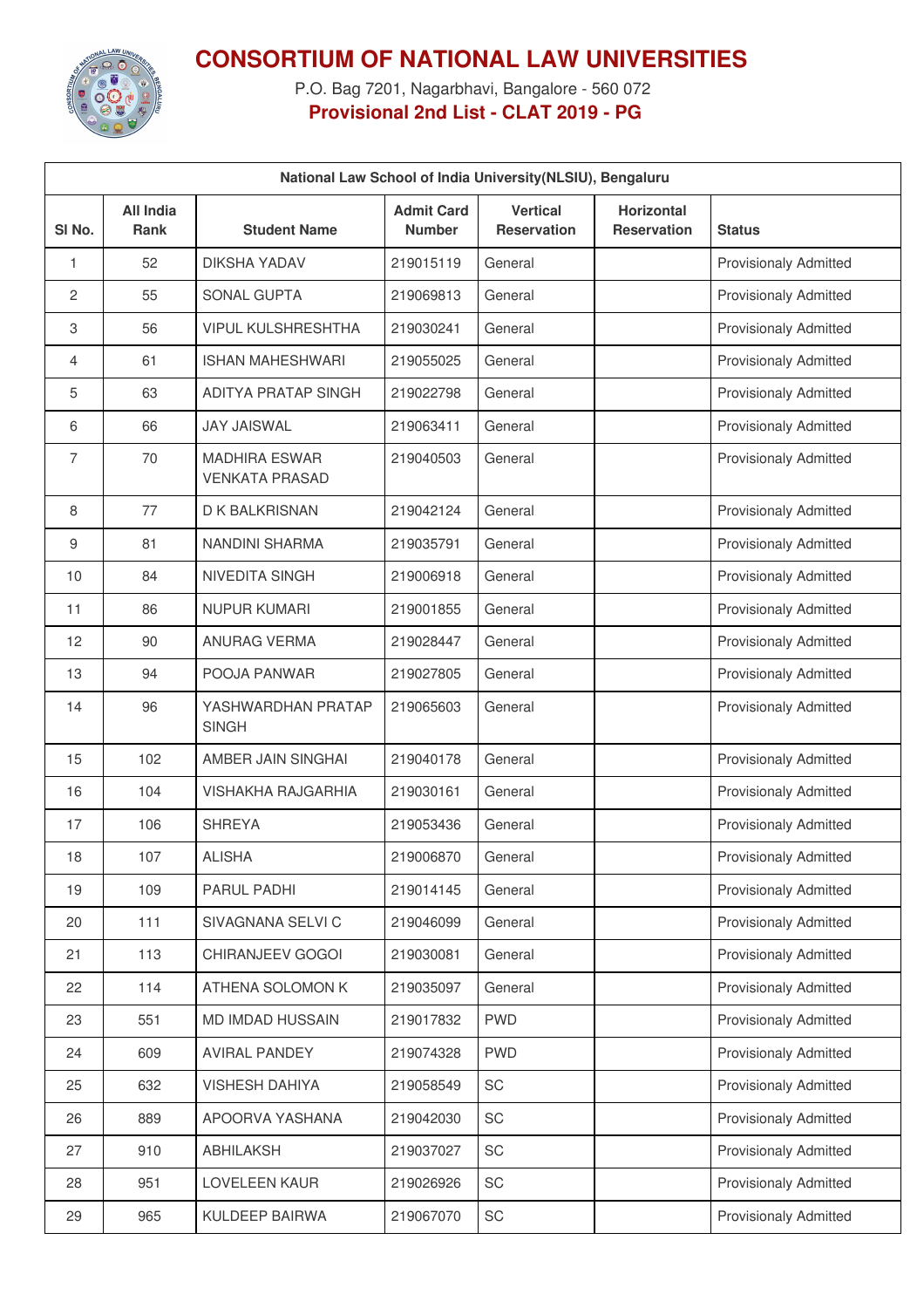| National Law School of India University (NLSIU), Bengaluru |                          |                       |                                    |                                       |                                         |                              |  |
|------------------------------------------------------------|--------------------------|-----------------------|------------------------------------|---------------------------------------|-----------------------------------------|------------------------------|--|
| SI <sub>No.</sub>                                          | All India<br><b>Rank</b> | <b>Student Name</b>   | <b>Admit Card</b><br><b>Number</b> | <b>Vertical</b><br><b>Reservation</b> | <b>Horizontal</b><br><b>Reservation</b> | <b>Status</b>                |  |
| 30                                                         | 1048                     | <b>BLESSAN M</b>      | 219002248                          | <b>SC</b>                             |                                         | <b>Provisionaly Admitted</b> |  |
| 31                                                         | 1189                     | <b>KETHOVELU RESU</b> | 219013374                          | <b>ST</b>                             |                                         | <b>Provisionaly Admitted</b> |  |
| 32                                                         | 2803                     | <b>PULAK SYMON</b>    | 219011073                          | <b>ST</b>                             |                                         | <b>Provisionaly Admitted</b> |  |
| 33                                                         | 2808                     | VIRENDRA KUMAR        | 219066812                          | <b>ST</b>                             |                                         | <b>Provisionaly Admitted</b> |  |

## **Status of provisionally admitted students in the first list - PG**

| National Law School of India University (NLSIU), Bengaluru |                          |                                   |                                    |                                       |                                         |                              |
|------------------------------------------------------------|--------------------------|-----------------------------------|------------------------------------|---------------------------------------|-----------------------------------------|------------------------------|
| SI No.                                                     | <b>All India</b><br>Rank | <b>Student Name</b>               | <b>Admit Card</b><br><b>Number</b> | <b>Vertical</b><br><b>Reservation</b> | <b>Horizontal</b><br><b>Reservation</b> | <b>Status</b>                |
| 1                                                          | 1                        | <b>SOHAM DUTTA</b>                | 219066175                          | General                               |                                         | Vacant                       |
| 2                                                          | 3                        | PRAKHAR BAJAJ                     | 219043070                          | General                               |                                         | Vacant                       |
| 3                                                          | 4                        | <b>SHRAWANI SHAGUN</b>            | 219045830                          | General                               |                                         | Vacant                       |
| $\overline{4}$                                             | 5                        | SHIWALI AGARWAL                   | 219001563                          | General                               |                                         | Vacant                       |
| 5                                                          | 6                        | PRIYANKA MAURYA                   | 219038156                          | General                               |                                         | Vacant                       |
| 6                                                          | 8                        | <b>ANKIT KUMAR</b><br>SRIVASTAV   | 219066081                          | General                               |                                         | Vacant                       |
| $\overline{7}$                                             | $\boldsymbol{9}$         | <b>ANSHUMAN SINGH</b>             | 219014618                          | General                               |                                         | <b>Provisionaly Admitted</b> |
| 8                                                          | 10                       | <b>SOURABH JAIN</b>               | 219030396                          | General                               |                                         | <b>Provisionaly Admitted</b> |
| 9                                                          | 12                       | <b>MANU PRINJA</b>                | 219049274                          | General                               |                                         | Vacant                       |
| 10                                                         | 13                       | <b>ASTHA MISHRA</b>               | 219074207                          | General                               |                                         | Vacant                       |
| 11                                                         | 14                       | KUSHILEKHA BAJPAI                 | 219021815                          | General                               |                                         | <b>Provisionaly Admitted</b> |
| 12                                                         | 15                       | <b>HARSHIT SHARMA</b>             | 219036226                          | General                               |                                         | Vacant                       |
| 13                                                         | 16                       | <b>TANYA MINOCHA</b>              | 219010527                          | General                               |                                         | <b>Provisionaly Admitted</b> |
| 14                                                         | 17                       | PANKHURI AGRAWAL                  | 219067750                          | General                               |                                         | Vacant                       |
| 15                                                         | 19                       | SAHIL SINGH CHHIKARA              | 219005076                          | General                               |                                         | <b>Provisionaly Admitted</b> |
| 16                                                         | 20                       | HARSHITA AGRAWAL                  | 219009632                          | General                               |                                         | <b>Provisionaly Admitted</b> |
| 17                                                         | 21                       | ANUJA LAL                         | 219045273                          | General                               |                                         | Vacant                       |
| 18                                                         | 22                       | <b>VENUS PASRICHA</b>             | 219012376                          | General                               |                                         | <b>Provisionaly Admitted</b> |
| 19                                                         | 24                       | ARADHANA                          | 219041246                          | General                               |                                         | Vacant                       |
| 20                                                         | 25                       | NIRAJ SHANKAR LAL<br><b>MEENA</b> | 219043683                          | General                               |                                         | Vacant                       |
| 21                                                         | 26                       | RAJEEV KUMAR YADAV                | 219057087                          | General                               |                                         | Provisionaly Admitted        |
| 22                                                         | 27                       | SHIVANI TIWARI                    | 219076975                          | General                               |                                         | Provisionaly Admitted        |